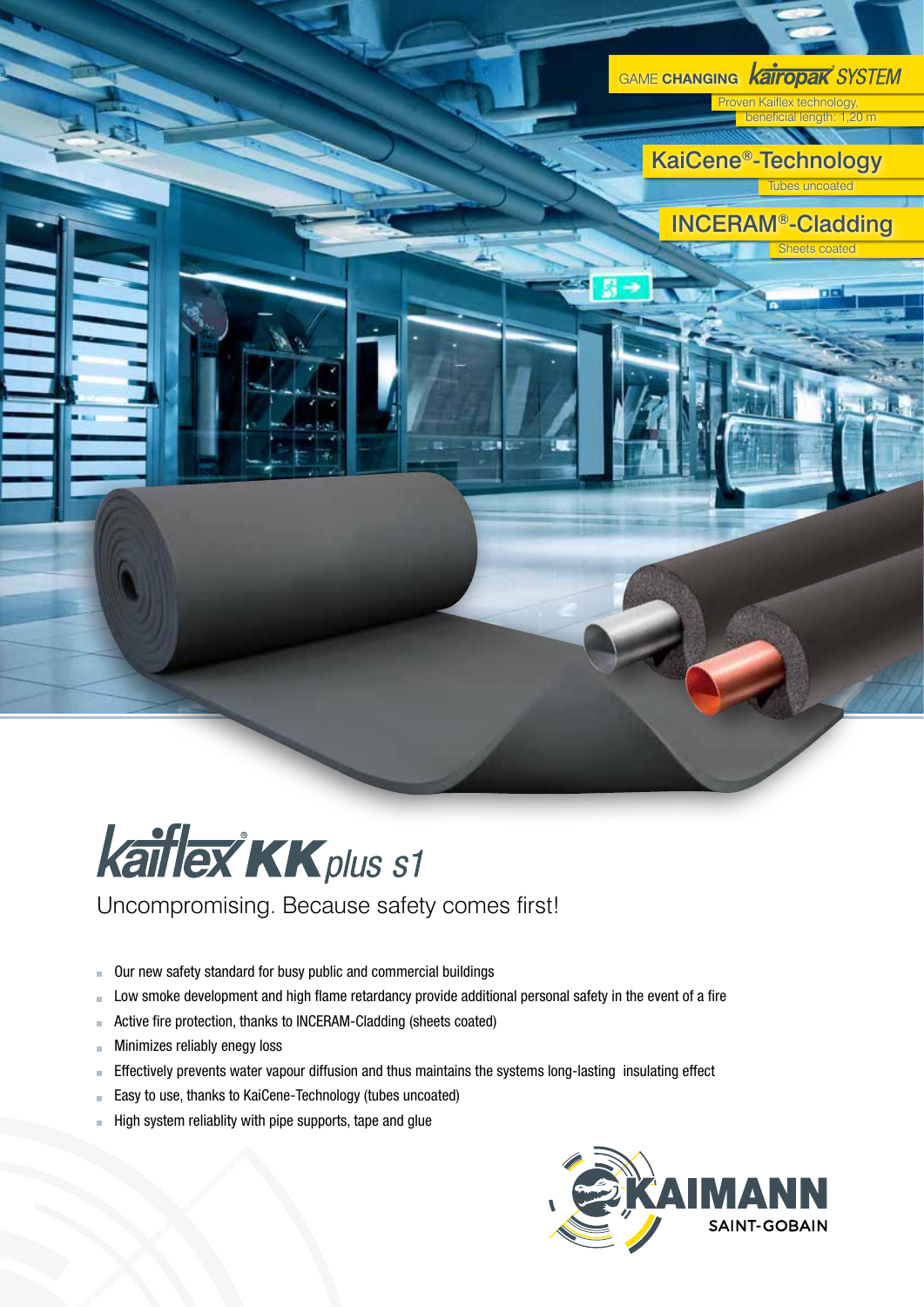

## Kaiflex KKplus s1 Technical Data

| <b>Material type</b><br>base   |                              |                                          | Elastomeric foam based on synthetic rubber.<br>Flexible Elastomeric Foam (FEF) in acc. to EN<br>14304                                                                                                                        |                                                                |  |
|--------------------------------|------------------------------|------------------------------------------|------------------------------------------------------------------------------------------------------------------------------------------------------------------------------------------------------------------------------|----------------------------------------------------------------|--|
|                                | Tube                         |                                          | uncoated (KaiCene-technology)                                                                                                                                                                                                |                                                                |  |
| <b>Material type coating</b>   | Sheet                        |                                          | Glass fabric, single-side coated with a expanded<br>graphite covering, low-smoke and intumescent<br>in case of fire (INCERAM-Cladding)                                                                                       |                                                                |  |
| <b>Cell structure</b>          |                              |                                          | Closed cell                                                                                                                                                                                                                  |                                                                |  |
|                                | Schlauch                     |                                          | Anthracite                                                                                                                                                                                                                   |                                                                |  |
| Colour                         |                              | <b>Base material</b>                     | <b>Black</b>                                                                                                                                                                                                                 |                                                                |  |
|                                | Sheet                        | Coating                                  | Anthracite                                                                                                                                                                                                                   |                                                                |  |
|                                | Pipe                         |                                          | $+110$ °C                                                                                                                                                                                                                    |                                                                |  |
| Max. service temperature       | <b>Flat surfaces</b>         |                                          | $+85 °C$                                                                                                                                                                                                                     |                                                                |  |
| Min. service temperature       |                              |                                          | $-50$ °C ( $-200$ °C)                                                                                                                                                                                                        | see remark (1)                                                 |  |
|                                | $\lambda_{\vartheta}$        |                                          | $0.038 + 9.0144 \cdot 10^{-5} \theta + 3.29744 \cdot 10^{-7} \theta^2$                                                                                                                                                       |                                                                |  |
|                                | at $-10$ °C                  |                                          | $≤0,037$ W/(m⋅K)                                                                                                                                                                                                             | Test acc. to DIN EN ISO 8497                                   |  |
| <b>Thermal conductivity</b>    | at $0^{\circ}$ C             |                                          | $≤0,038$ W/(m⋅K)                                                                                                                                                                                                             | Test acc. to DIN EN 12667                                      |  |
|                                | at $+10$ °C                  |                                          | ≤0,039 W/(m·K)                                                                                                                                                                                                               |                                                                |  |
| Water vapour permeability      | Moisture resistance factor µ |                                          | $\geq 10.000$                                                                                                                                                                                                                | Test acc. to DIN EN 13469<br>Test acc. to DIN EN 12086         |  |
|                                | Tube                         | Euroclass<br>characteristics             | $B_1 - S_1$ , d0                                                                                                                                                                                                             | Test acc. to DIN EN 13501-1<br>see remark (2)                  |  |
| <b>Fire behaviour</b>          | Sheet                        | <b>Euroclass</b><br>characteristics      | $B-s1, d0$                                                                                                                                                                                                                   | Test acc. to DIN EN 13501-1<br>see remark (2)                  |  |
|                                |                              |                                          | Self-extinguishing, no drips                                                                                                                                                                                                 |                                                                |  |
| Fire resistance classification |                              |                                          | R 90                                                                                                                                                                                                                         | (ABP) Nr.: P-MPA-E-14-001                                      |  |
|                                | Corrosion                    |                                          | Satisfies requirements                                                                                                                                                                                                       | In acc. with DIN 1988                                          |  |
| <b>Resistance to</b>           | Mould and bacteria           |                                          | No growth                                                                                                                                                                                                                    | Test acc. to DIN EN ISO 846 Meth. A+C<br>In acc. with VDI 6022 |  |
| <b>Environmental aspects</b>   |                              |                                          | No biocides added                                                                                                                                                                                                            |                                                                |  |
|                                |                              |                                          | Fibre free: For high hygiene requirements                                                                                                                                                                                    |                                                                |  |
| <b>Health aspects</b>          |                              |                                          | Heavy metal (e.g. cadmium, lead)<br>and formaldehyde free                                                                                                                                                                    |                                                                |  |
| <b>Other attributes</b>        | pH-Value                     |                                          | NPD (No performance determined)                                                                                                                                                                                              |                                                                |  |
| Other certificates / approvals |                              |                                          | CE-compliant                                                                                                                                                                                                                 |                                                                |  |
| <b>Storage</b>                 | Self-adhesive products       |                                          | The material must be installed within one year<br>after delivery and proper storage. Store in a dry<br>room at a typical relative humidity (between<br>50 % and 70 %) and room temperature (between<br>$0 °C$ and $+35 °C$ ) |                                                                |  |
| <b>Tolerances &amp; limits</b> |                              |                                          |                                                                                                                                                                                                                              | In acc. with EN 14304:2009+A1:2013                             |  |
| <b>Outdoor applications</b>    |                              | Needs protection<br>against UV-radiation | see remark (3)                                                                                                                                                                                                               |                                                                |  |

Remark (1) For temperatures below  $-50$  °C please contact our Technical Support Team for advice.

Remark (2) The Euroclass rating applies to metalic or solid mineral substrates.

Remark (3) To protect against UV-induced deterioration Kaiflex should be either painted using Kaifinish Color paint or covered with a suitable UV resistant cladding system within 1 day of being installed outdoors.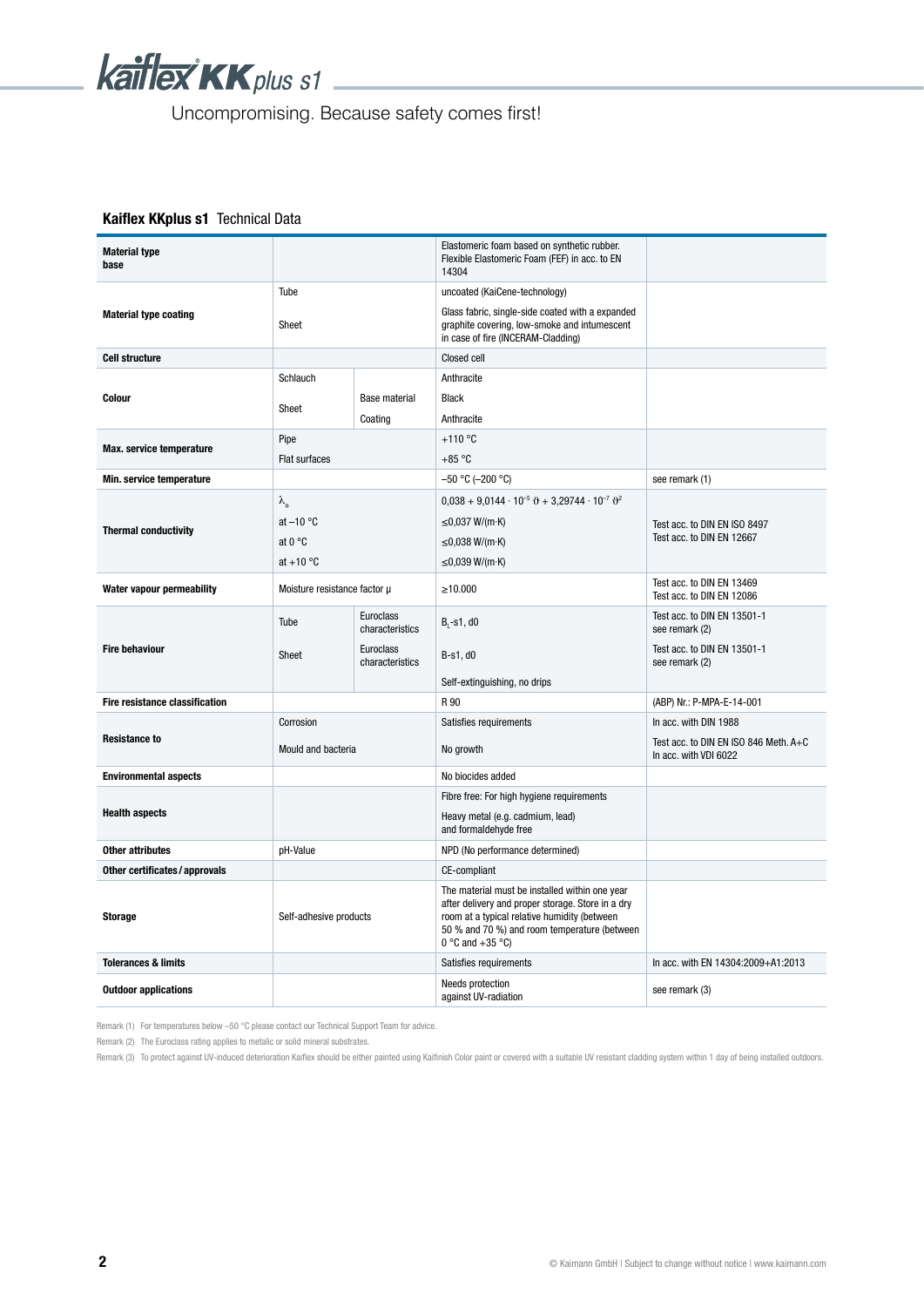

GAME CHANGING KaITOPAK SYSTEM

Proven Kaiflex technology, beneficial length: 1,20 m

#### Kaiflex KKplus s1 Tube ∙ uncoated (KaiCene-Technologie)



| Copper pipe<br>Iron & steel pipe<br><b>Fe</b><br>Сu |                                  |                | $25 \text{ mm}$<br>Insulation thickness | 32 mm<br>Insulation thickness    |                  |           |              |                  |           |              |
|-----------------------------------------------------|----------------------------------|----------------|-----------------------------------------|----------------------------------|------------------|-----------|--------------|------------------|-----------|--------------|
| <b>OD</b><br>mm                                     | <b>Nom</b><br>width<br><b>DN</b> | <b>Inch</b>    | <b>OD</b><br>mm                         | <b>Nom</b><br>width<br><b>DN</b> | Reference        | Order No. | m/<br>carton | Reference        | Order No. | m/<br>carton |
| 15,0                                                | 10 <sup>°</sup>                  | $^{1}/_{4}$    | 13,5                                    | 8                                |                  |           |              | KK+s1-32x015-1,2 | 4008655*  | 21,6         |
| 18,0                                                | 15                               | $^{3}/_{8}$    | 17,2                                    | 10                               | KK+s1-25x018-1,2 | 4008643*  | 37,2         | KK+s1-32x018-1,2 | 4008656*  | 21,6         |
| 22,0                                                | 20                               | $\frac{1}{2}$  | 21,3                                    | 15                               | KK+s1-25x022-1,2 | 4008644*  | 30,0         | KK+s1-32x022-1,2 | 4008657*  | 21,6         |
| 28,0                                                | 25                               | $^{3}/_{4}$    | 26,9                                    | 20                               | KK+s1-25x028-1,2 | 4008645*  | 24,0         | KK+s1-32x028-1,2 | 4008658*  | 19,2         |
| 35,0                                                | 32                               | $\mathbf{1}$   | 33,7                                    | 25                               | KK+s1-25x035-1,2 | 4008646*  | 21,6         | KK+s1-32x035-1,2 | 4008659*  | 16,8         |
| 42,0                                                | 40                               | $1^{1}/_{4}$   | 42,4                                    | 32                               | KK+s1-25x042-1,2 | 4008647*  | 19,2         | KK+s1-32x042-1,2 | 4008660*  | 14,4         |
|                                                     |                                  | $1\frac{1}{2}$ | 48,3                                    | 40                               | KK+s1-25x048-1,2 | 4008648 * | 16,8         | KK+s1-32x048-1,2 | 4008661 * | 13,2         |
| 54,0                                                | 50                               |                | 54,0                                    |                                  | KK+s1-25x054-1,2 | 4008649*  | 16,8         | KK+s1-32x054-1,2 | 4008662*  | 12,0         |
|                                                     |                                  | $\overline{2}$ | 60,3                                    | 50                               | KK+s1-25x060-1,2 | 4008650*  | 15,6         | KK+s1-32x060-1,2 | 4008663*  | 10,8         |
| 64,0                                                |                                  |                | 63,5                                    |                                  | KK+s1-25x064-1,2 | 4008651 * | 14,4         | KK+s1-32x064-1,2 | 4008664*  | 10,8         |
| 70,0                                                |                                  |                | 70,0                                    |                                  |                  |           |              | KK+s1-32x070-1,2 | 4008665*  | 9,6          |
| 76,1                                                | 65                               | $2^{1/2}$      | 76,1                                    | 65                               | KK+s1-25x076-1,2 | 4008652 * | 12,0         | KK+s1-32x076-1,2 | 4008666 * | 7,2          |
| 88,9                                                | 80                               | 3              | 88,9                                    | 80                               | KK+s1-25x089-1,2 | 4008653*  | 9,6          | KK+s1-32x089-1,2 | 4008667*  | 7,2          |

\* No stock item, delivery time on request.

For further dimensions please contact our customer service.